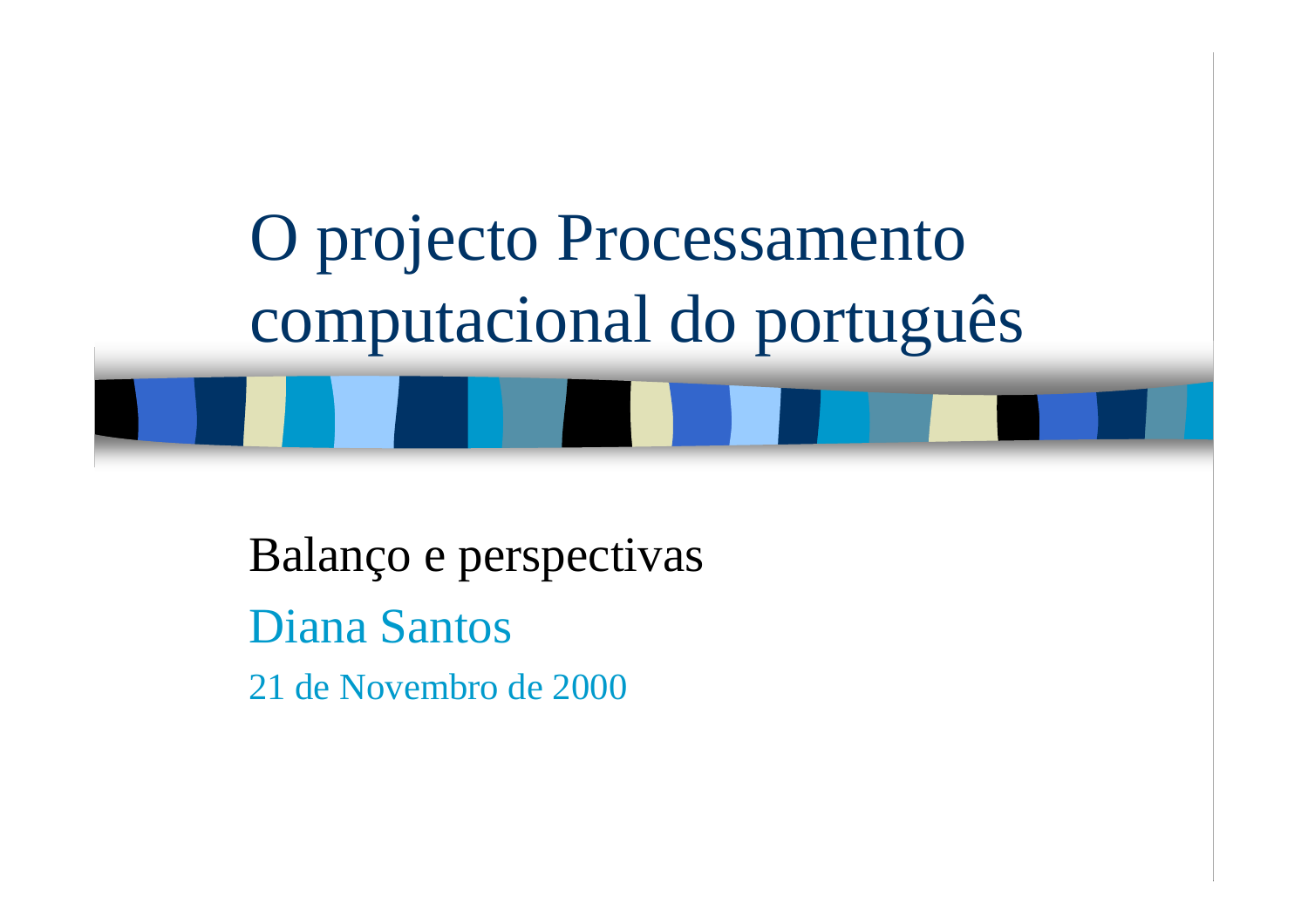

#### Three main areas

■ Catalogue of NLP/CL of Portuguese *the most visible*  $\mathcal{L}^{\text{max}}$ Resource distribution and creation

*the heaviest workload*

**Exaluation** 

*the most difficult*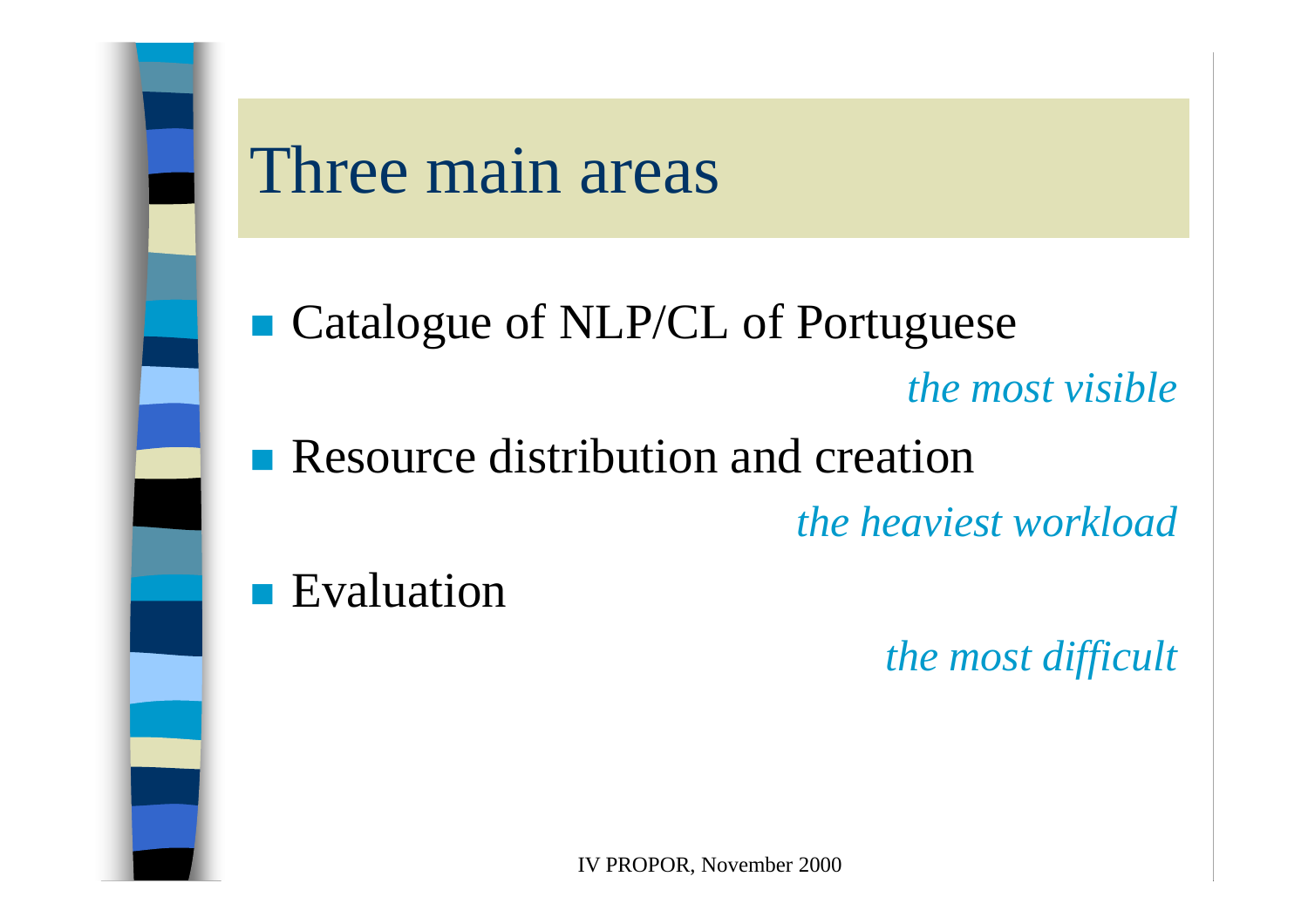

# Catalogue

- a large collection of links
- **n** maintained on an almost daily basis
- with a search system associated BUSCA
- **Several utilities** 
	- consistency checking
	- new category introduction
	- visit statistics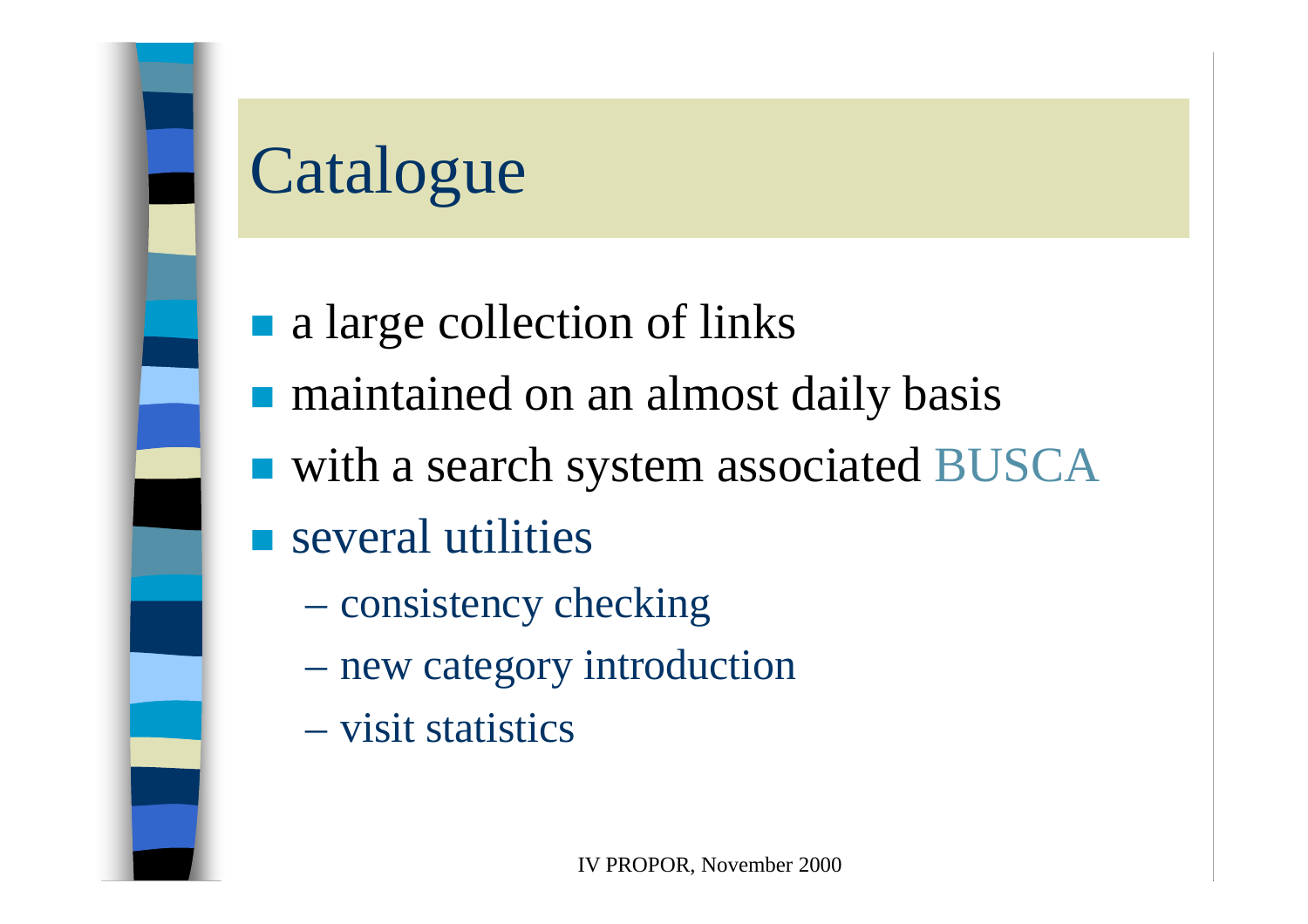

### Resources

■ AC/DC project

access to all available corpora of Portuguese with a common Web interface

parsed corpora available for interrogation (collaboration with Eckhard Bick)

- **CETEMPúblico**
- COMPARA/DISPARA project

English-Portuguese-English parallel corpus (collaboration with Ana Frankenberg-Garcia)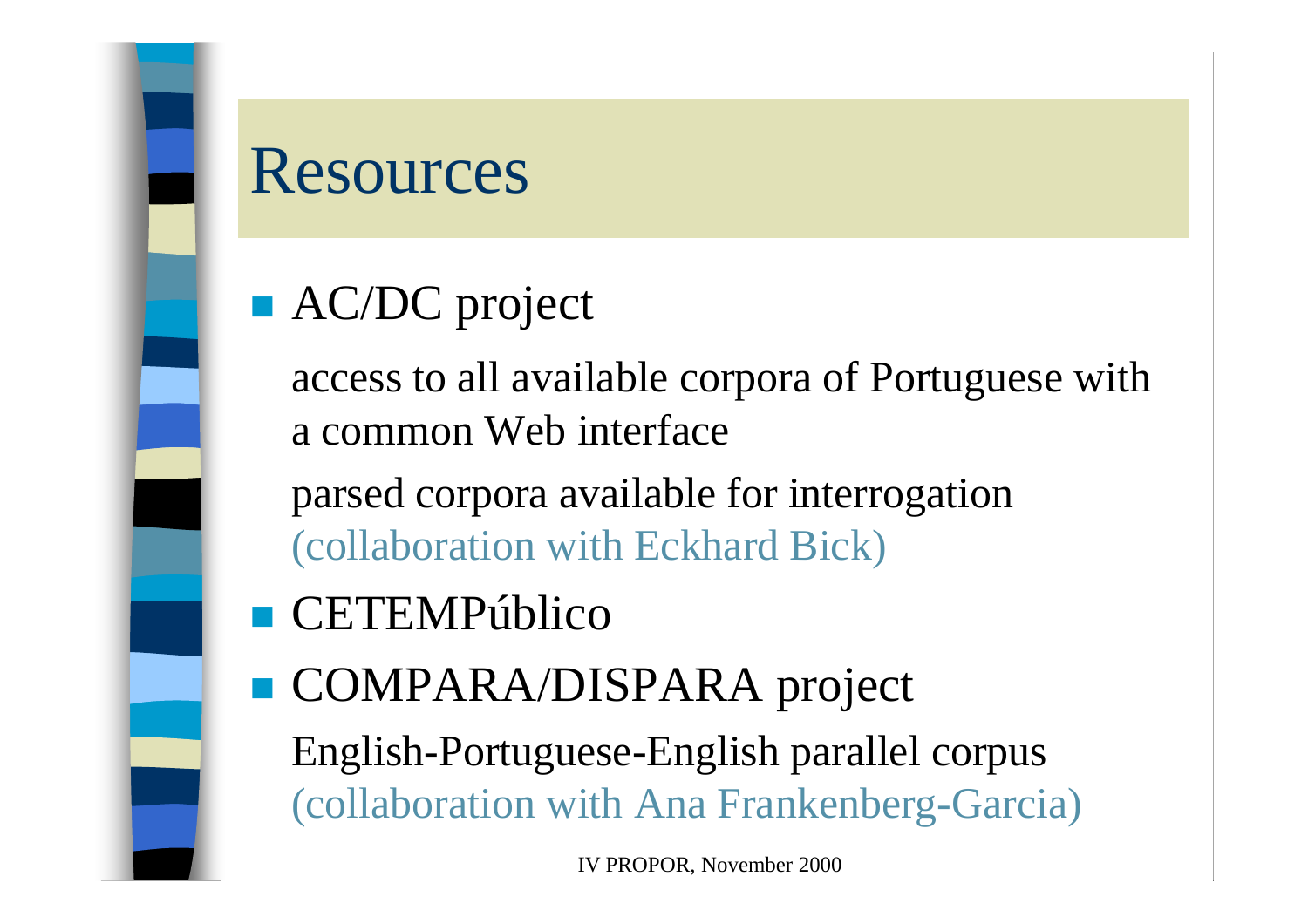

#### More resources

- Sizeable English-Portuguese translation lexicon for MT (Logos corporation)
- A treebank for Portuguese
- A set of corpus processing tools
	- sentence separation, tokenization, etc.
	- CGI for Web serving of monolingual or paralell corpora
- **Documentation about corpora and their use**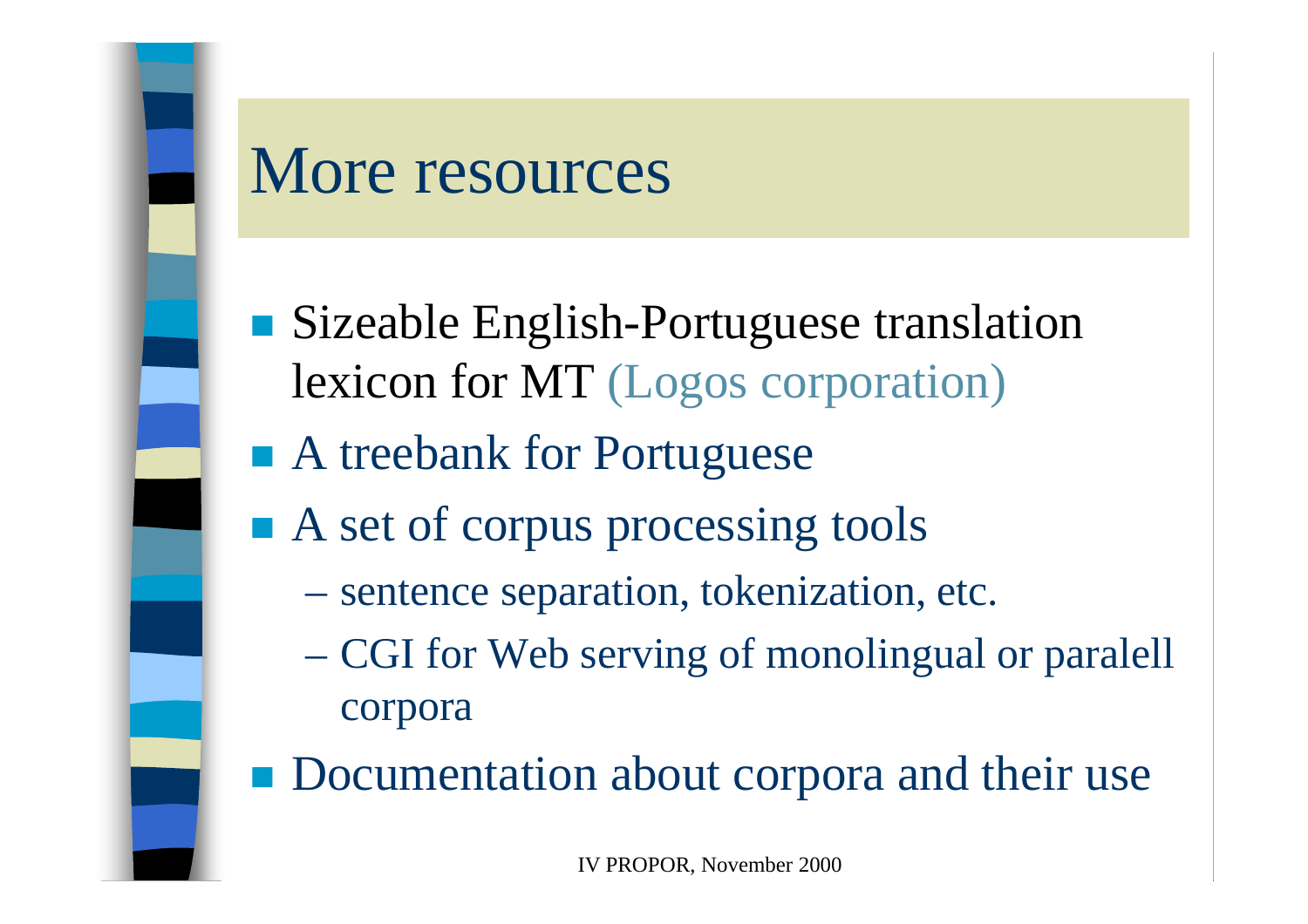

## Evaluation

- **Narrow: English-Portuguese alignment;** comparing two corpus processing systems
- **Broad: Verb conjugators for Portuguese**

- **Usability of COMPARA**
- **Parsing schemes for Portuguese**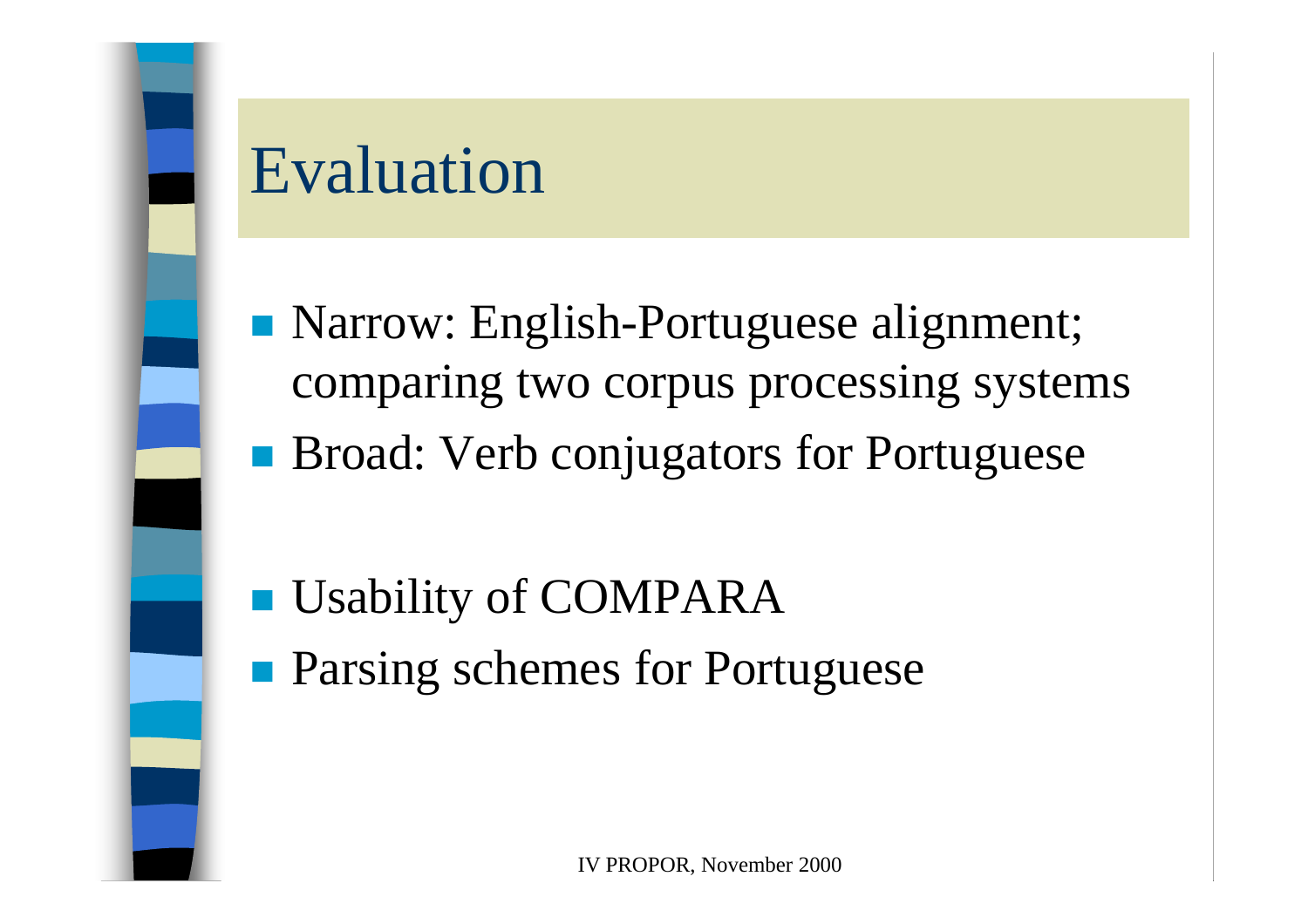

# New projects

- Floresta sintáctica: A treebank for Portuguese
- Book  $+$  site on the use of Portuguese corpora
- **Exaluation contests**

We need to involve **all** the community working in the processing of Portuguese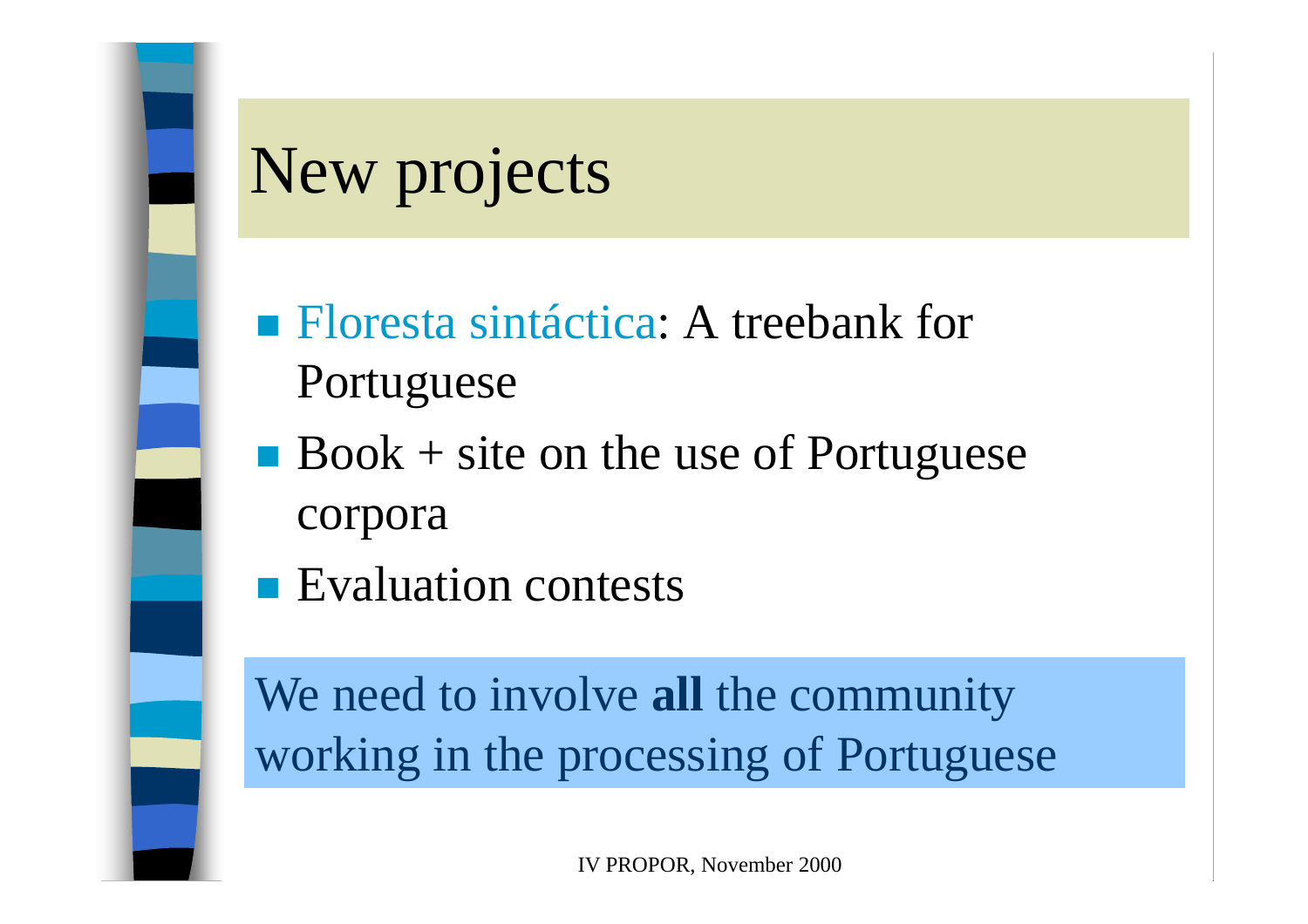## Book & site on using corpora

**Example 1 Emphasis on methodology Exercise teaching how to use corpora Exercise in choice of corpora and encoding**  not constrained in terms of authors / subject ■ inspiration: Aston/Burnard 96, Manning/Schütze 99 ■ international publisher (two parallel editions?) **call and grant for chapter writing** suggested exercises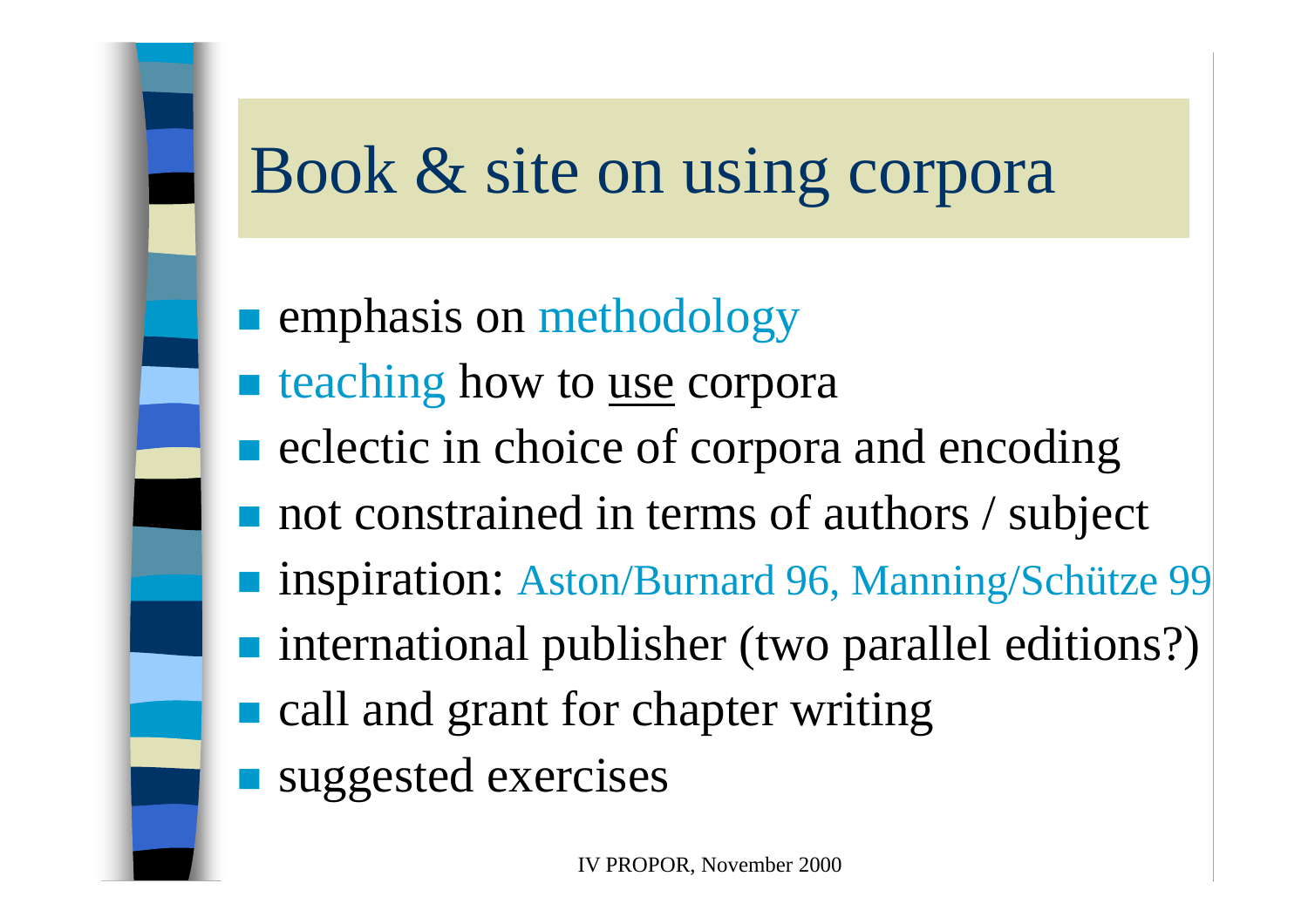